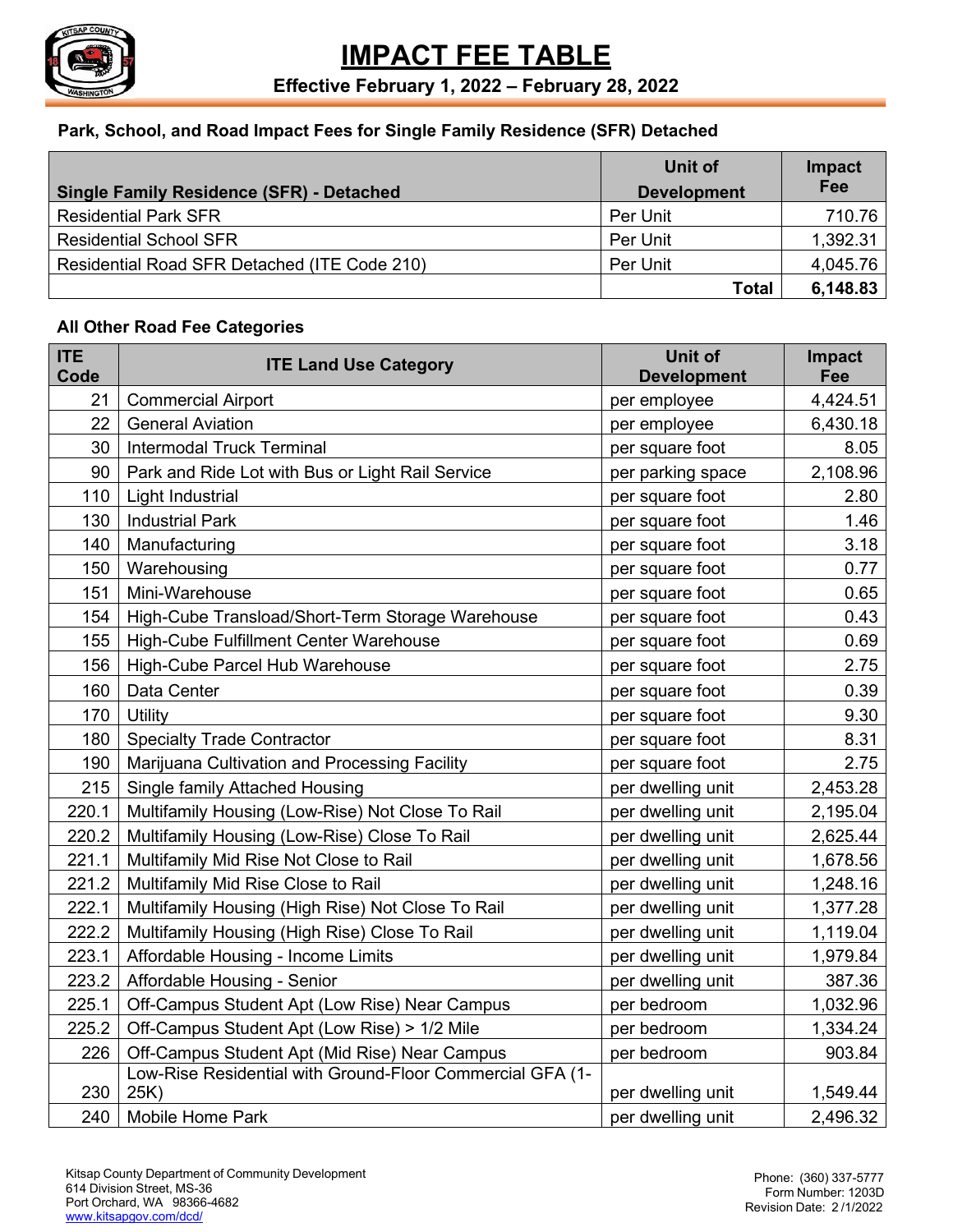

### **Effective February 1, 2022 – February 28, 2022**

| <b>ITE</b><br>Code | <b>ITE Land Use Category</b>                | <b>Unit of</b><br><b>Development</b> | Impact<br>Fee |
|--------------------|---------------------------------------------|--------------------------------------|---------------|
| 251                | Senior Adult Housing - Single Family        | per dwelling unit                    | 1,291.20      |
| 252                | Senior Adult Housing - Multifamily          | per dwelling unit                    | 1,076.00      |
| 253                | <b>Congregate Care Facility</b>             | per dwelling unit                    | 774.72        |
| 254                | <b>Assisted Living</b>                      | per bed                              | 1,032.96      |
| 255                | <b>Continued Care Retirement Community</b>  | per unit                             | 817.76        |
| 260                | <b>Recreational Homes</b>                   | per dwelling unit                    | 1,248.16      |
| 265                | Timeshare                                   | per dwelling unit                    | 2,711.52      |
| 270                | <b>Residential Planned Unit Development</b> | per dwelling unit                    | 2,969.76      |
| 310                | Hotel                                       | per room                             | 2,539.36      |
| 311                | <b>All Suites Hotel</b>                     | per room                             | 1,549.44      |
| 312                | <b>Business Hotel</b>                       | per room                             | 1,334.24      |
| 320                | Motel                                       | per room                             | 1,549.44      |
| 330                | <b>Resort Hotel</b>                         | per room                             | 1,764.64      |
| 411                | <b>Public Park</b>                          | acres                                | 473.44        |
| 416                | <b>Campground/Recreational Vehicle Park</b> | occupied campsite                    | 1,162.08      |
| 420                | Marina                                      | berth                                | 903.84        |
| 430                | <b>Golf Course</b>                          | per hole                             | 12,524.64     |
| 431                | <b>Miniature Golf Course</b>                | per hole                             | 1,420.32      |
| 432                | <b>Golf Driving Range</b>                   | per driving position                 | 5,380.00      |
| 433                | <b>Batting Cage</b>                         | per cage                             | 9,554.88      |
| 434                | Rock Climbing Gym                           | per square foot                      | 7.06          |
| 435                | Multipurpose Recreational Facility          | per square foot                      | 15.41         |
| 436                | <b>Trampoline Park</b>                      | per square foot                      | 6.46          |
| 437                | <b>Bowling Alley</b>                        | per lane                             | 5,595.20      |
| 440                | <b>Adult Cabaret</b>                        | per square foot                      | 12.61         |
| 445                | <b>Movie Theater</b>                        | per screen                           | 60,083.84     |
| 452                | <b>Horse Racetrack</b>                      | per seat                             | 258.24        |
| 454                | Dog Racetrack                               | per attendee                         | 645.60        |
| 462                | <b>Professional Baseball Stadium</b>        | per attendee                         | 645.60        |
| 465                | Ice Skating Rink                            | per square foot                      | 5.72          |
| 473                | Casino                                      | per square foot                      | 97.31         |
| 480                | <b>Amusement Park</b>                       | per acre                             | 17,000.80     |
| 482                | <b>Water Slide Park</b>                     | per parking space                    | 1,205.12      |
| 488                | <b>Soccer Complex</b>                       | per field                            | 70,714.72     |
| 490                | <b>Tennis Courts</b>                        | per tennis court                     | 18,119.84     |
| 491                | Racquet/Tennis Club                         | per tennis court                     | 16,441.28     |
| 492                | <b>Health/Fitness Club</b>                  | per square foot                      | 14.85         |
| 493                | <b>Athletic Club</b>                        | per square foot                      | 27.07         |
| 495                | <b>Recreational Community Center</b>        | per square foot                      | 10.76         |
| 501                | <b>Military Base</b>                        | per employee                         | 1,678.56      |
| 520                | <b>Elementary School</b>                    | per student                          | 688.64        |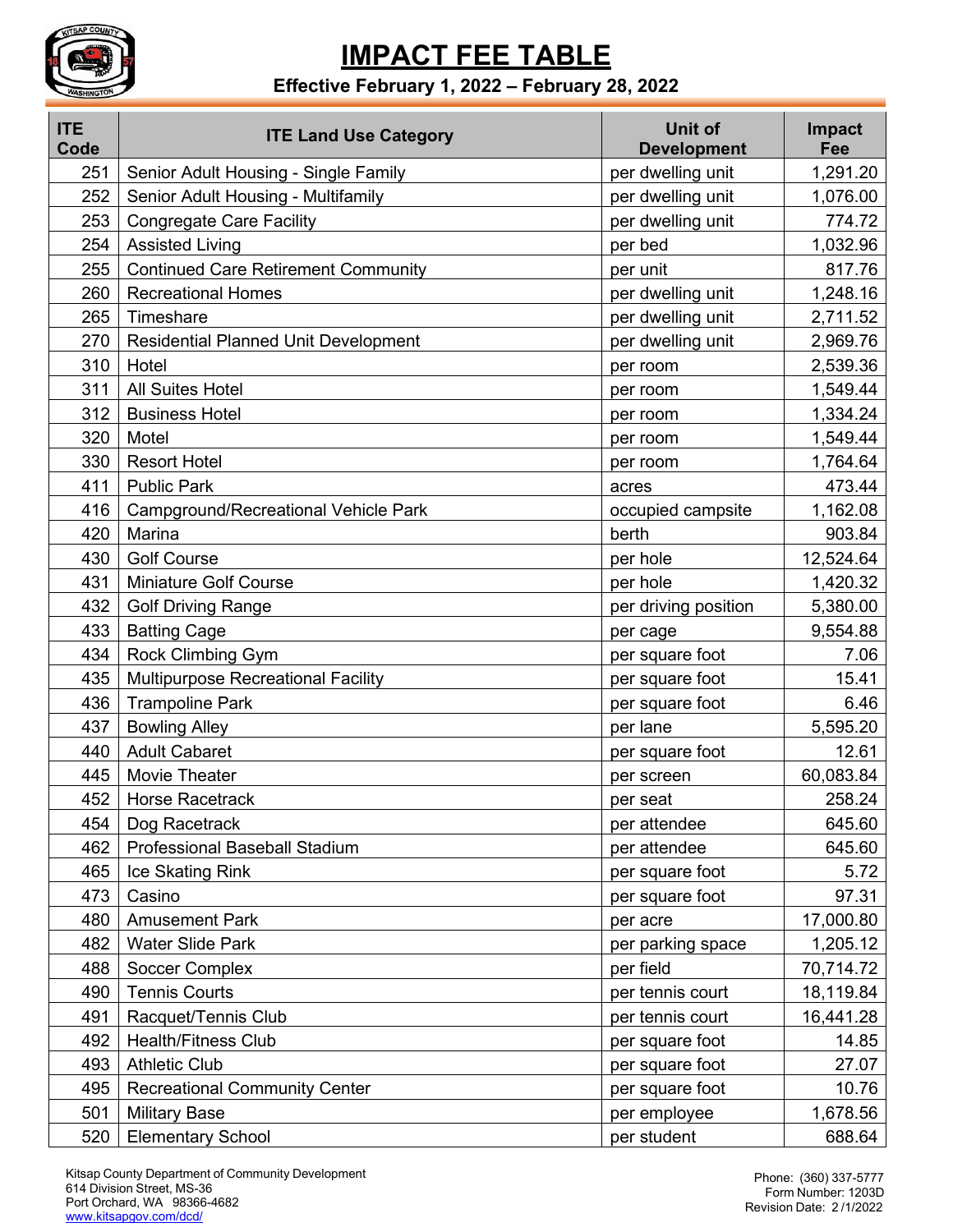

### **Effective February 1, 2022 – February 28, 2022**

| <b>ITE</b><br>Code | <b>ITE Land Use Category</b>                          | <b>Unit of</b><br><b>Development</b> | Impact<br>Fee |
|--------------------|-------------------------------------------------------|--------------------------------------|---------------|
| 522                | Middle/Jr High School                                 | per student                          | 645.60        |
| 525                | <b>High School</b>                                    | per student                          | 602.56        |
| 528                | <b>School District Office</b>                         | per square foot                      | 8.78          |
| 530                | Private K-8                                           | per student                          | 1,119.04      |
| 532                | Private K-12                                          | per student                          | 731.68        |
| 534                | <b>Private School</b>                                 | per student                          | 817.76        |
| 536                | <b>Charter Elementary School</b>                      | per student                          | 688.64        |
| 540                | Jr. /Community College                                | per student                          | 473.44        |
| 550                | University                                            | per student                          | 645.60        |
| 560                | Church                                                | per square foot                      | 2.11          |
| 561                | Synagogue                                             | per square foot                      | 12.57         |
| 562                | Mosque                                                | per square foot                      | 18.16         |
| 565                | Day Care Center                                       | per square foot                      | 47.86         |
| 566                | Cemetery                                              | per acre                             | 1,979.84      |
| 571                | <b>Adult Detention Facility</b>                       | per bed                              | 344.32        |
| 575                | <b>Fire and Rescue Station</b>                        | per employee                         | 1,893.76      |
| 580                | Museum                                                | per square foot                      | 0.77          |
| 590                | Library                                               | per square foot                      | 35.12         |
| 610                | Hospital                                              | per square foot                      | 3.70          |
| 620                | <b>Nursing Home</b>                                   | per bed                              | 602.56        |
| 630                | Clinic                                                | per square foot                      | 15.88         |
| 640                | Animal Hospital/Veterinary Clinic                     | per square foot                      | 15.19         |
| 650                | Free-Standing Emergency Room                          | per square foot                      | 6.54          |
| 710                | <b>General Office</b>                                 | per square foot                      | 6.20          |
| 712                | <b>Small Office Building</b>                          | per square foot                      | 9.30          |
| 714                | <b>Corporate Headquarters Building</b>                | per square foot                      | 5.60          |
| 715                | <b>Single Tenant Office Building</b>                  | per square foot                      | 7.58          |
| 720.1              | Medical-Dental Office Building - Stand Alone          | per square foot                      | 16.91         |
|                    | Medical-Dental Office Building - Within/Near Hospital |                                      |               |
| 720.2              | Campus                                                | per square foot                      | 12.22         |
| 730                | <b>Government Office Building</b>                     | per square foot                      | 7.36          |
| 731                | <b>State Motor Vehicles Department</b>                | per square foot                      | 22.38         |
| 732                | <b>United States Post Office</b>                      | per square foot                      | 48.25         |
| 750                | <b>Office Park</b>                                    | per square foot                      | 5.60          |
| 760                | Research and Development Center                       | per square foot                      | 4.22          |
| 770                | <b>Business Park</b>                                  | per square foot                      | 5.25          |
| 810                | <b>Tractor Supply Store</b>                           | per square foot                      | 6.03          |
| 811                | <b>Construction Equipment Rental Store</b>            | per square foot                      | 4.26          |
| 812                | <b>Building Material/Lumber Store</b>                 | per square foot                      | 9.68          |
| 813                | Free-Standing Discount Superstore                     | per square foot                      | 13.23         |
| 814                | <b>Variety Store</b>                                  | per square foot                      | 19.03         |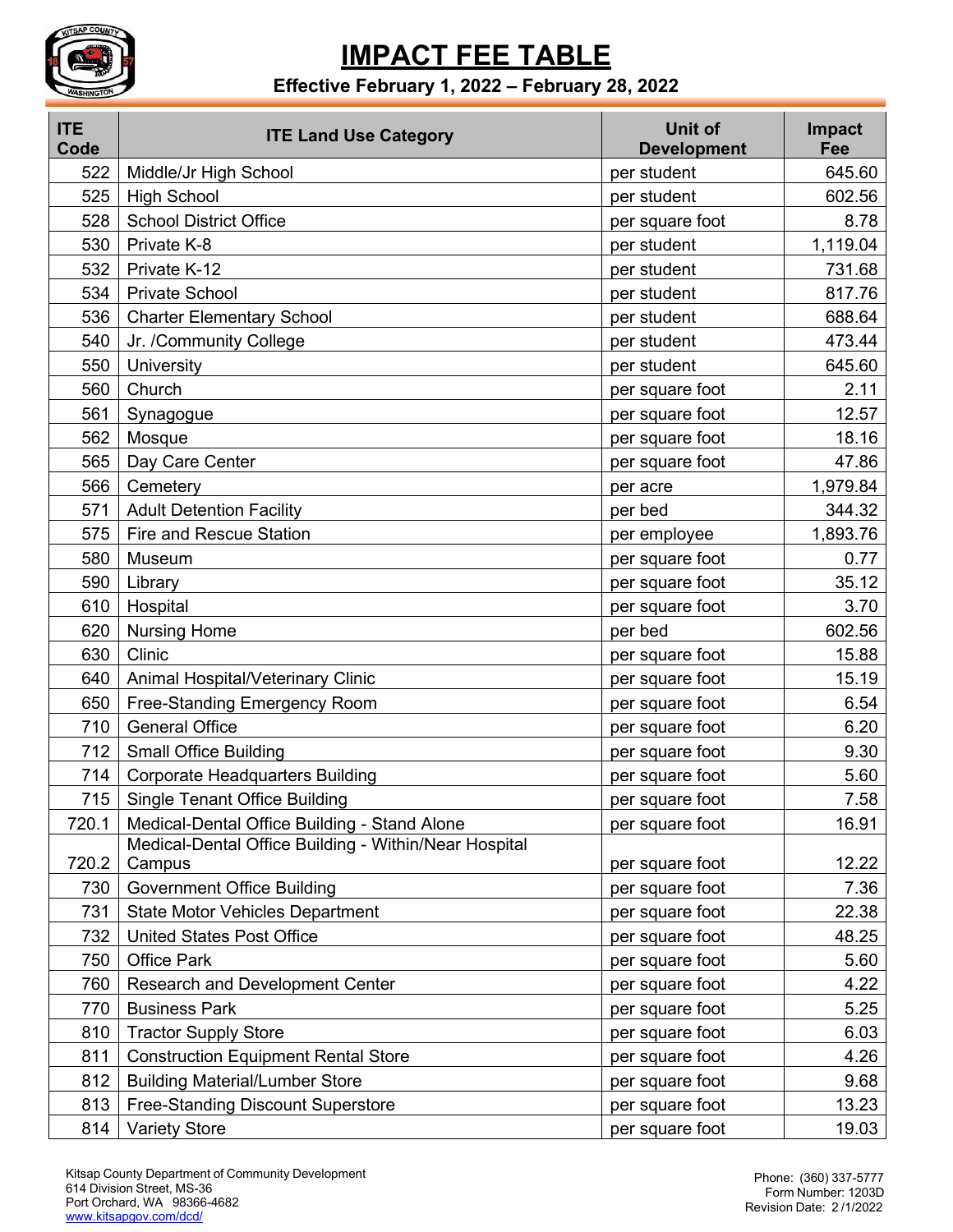

### **Effective February 1, 2022 – February 28, 2022**

| <b>ITE</b><br>Code | <b>ITE Land Use Category</b>               | Unit of<br><b>Development</b> | Impact<br>Fee |
|--------------------|--------------------------------------------|-------------------------------|---------------|
| 815                | <b>Free-Standing Discount Store</b>        | per square foot               | 17.36         |
| 816                | <b>Hardware/Paint Store</b>                | per square foot               | 9.49          |
| 817                | Nursery                                    | per square foot               | 22.10         |
| 818                | Nursery (Wholesale)                        | per square foot               | 22.55         |
| 820                | Shopping center > 150 K                    | per square foot               | 9.66          |
| 821.1              | Shopping plaza 40-150K with Supermarket    | per square foot               | 25.65         |
| 821.2              | Shopping plaza 40-150K W/O Supermarket     | per square foot               | 14.74         |
| 822                | Strip Retail Plaza (<40K)                  | per square foot               | 18.72         |
| 823                | <b>Factory Outlet Center</b>               | per square foot               | 6.51          |
| 840                | <b>Automobile Sales New</b>                | per square foot               | 10.42         |
| 841                | <b>Automobile Sales Used</b>               | per square foot               | 16.14         |
| 842                | <b>Recreational Vehicle Sales</b>          | per square foot               | 3.31          |
| 843                | <b>Automobile Part Sales</b>               | per square foot               | 12.02         |
| 848                | <b>Tire Store</b>                          | per square foot               | 11.62         |
| 849                | <b>Tire Superstore</b>                     | per square foot               | 6.54          |
| 850                | Supermarket                                | per square foot               | 24.65         |
| 851                | <b>Convenience Market</b>                  | per square foot               | 103.57        |
| 857                | <b>Discount Club</b>                       | per square foot               | 11.36         |
| 860                | <b>Wholesale Market</b>                    | per square foot               | 7.58          |
| 861                | <b>Sporting Goods Superstore</b>           | per square foot               | 7.64          |
| 862                | Home Improvement Superstore                | per square foot               | 5.72          |
| 863                | <b>Electronic Superstore</b>               | per square foot               | 10.98         |
| 864                | <b>Toy/Children's Superstore</b>           | per square foot               | 17.86         |
| 865                | <b>Baby Superstore</b>                     | per square foot               | 6.50          |
| 866                | Pet Supply Superstore                      | per square foot               | 12.68         |
| 867                | <b>Office Supply Superstore</b>            | per square foot               | 9.90          |
| 868                | <b>Book Superstore</b>                     | per square foot               | 56.55         |
| 869                | <b>Discount Home Furnishing Superstore</b> | per square foot               | 5.61          |
| 872                | <b>Bed and Linen Superstore</b>            | per square foot               | 7.93          |
| 875                | <b>Department Store</b>                    | per square foot               | 6.97          |
| 876                | <b>Apparel Store</b>                       | per square foot               | 14.72         |
| 879                | <b>Arts and Crafts Store</b>               | per square foot               | 22.18         |
| 880                | Pharmacy/Drug Store W/O Drive Thru         | per square foot               | 17.21         |
| 881                | Pharmacy/Drug Store With Drive Thru        | per square foot               | 22.50         |
| 882                | Marijuana Dispensary                       | per square foot               | 81.43         |
| 890                | <b>Furniture Store</b>                     | per square foot               | 1.05          |
| 897                | <b>Medical Equipment Store</b>             | per square foot               | 5.34          |
| 899                | <b>Liquor Store</b>                        | per square foot               | 45.78         |
| 911                | <b>Walk-in Bank</b>                        | per square foot               | 25.58         |
| 912                | Drive-in Bank                              | per square foot               | 58.78         |
| 918                | Hair Salon                                 | per square foot               | 6.24          |